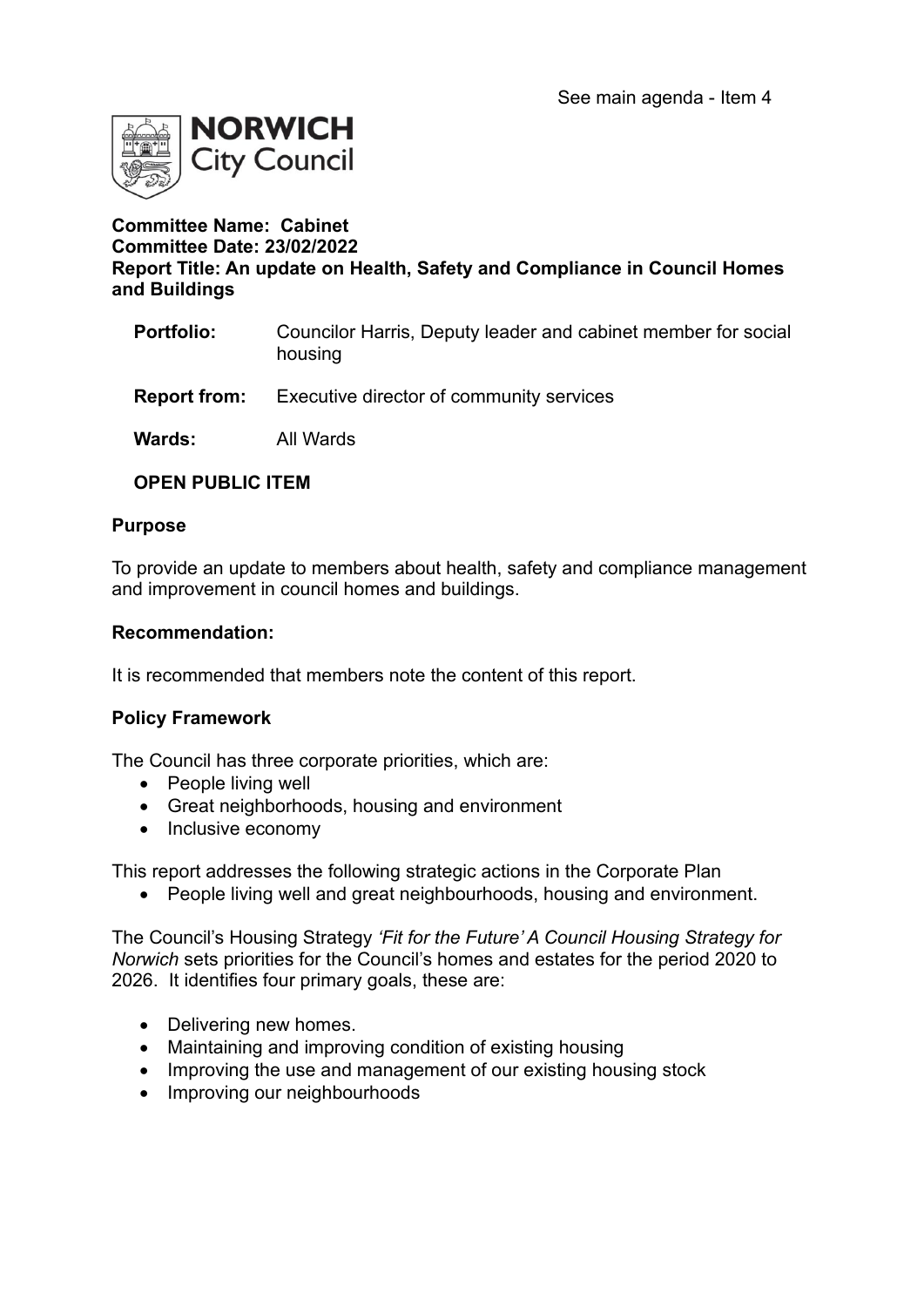# **Report**

- 1. Norwich City Council (NCC) is landlord of approximately 14,500 council homes and the freeholder for the buildings in which approximately 3,000 leaseholder homes are situated. It also owns more than 900 assets held on the general fund.
- 2. Registered providers of social housing (including councils and housing associations) are governed by the Regulator of Social Housing (RSH). The objectives of the RSH are set out in the Housing and Regeneration Act 2008. At the core of the RSH regulation is a set of standards which registered providers landlords must comply with. These include 4 consumer standards which are applicable to registered providers, including councils.
- 3. This paper refers to the following consumer standard:
	- **• The home standard – quality of accommodation; repairs and maintenance**
- 4. One of the required outcomes of the Homes Standard is:

## **• Meet all applicable statutory requirements that provide for the health and safety of occupants in their homes**

- 5. In November members considered the outcomes of a review by the RSH following the self-reporting by NCC on 28 July 2021 of a possible breach of the home standard. The RSH found that NCC had breached the Homes Standard and published a Regulatory Notice. The RSH did not feel it necessary to take any enforcement action against NCC because it has confidence in NCC's plans to improve services and return to full compliance.
- 6. Members endorsed the information contained in the report and the actions proposed to achieve compliance with the Homes Standard.
- 7. Comprehensive plans and proposals are being developed to return NCC homes to full health and safety compliance. This is complex with many different areas requiring different solutions. The situation is continually evolving as work continues, new inspections become due and new remedial works are identified as a result.
- 8. The journey, from identifying we were not fully meeting the standards to completion of all the work, will require the council to put in place long term changes to the management of the compliance function alongside addressing the immediate challenges of achieving 100% compliance in all areas. The timescales remain, as reported in November 2021, to seek full compliance in 12 months and a further 6 to 12 months to complete and fully embed improvement in process by November 2023. It is important to note that as information and data is validated it is possible that further matters relating to health, safety and compliance may arise.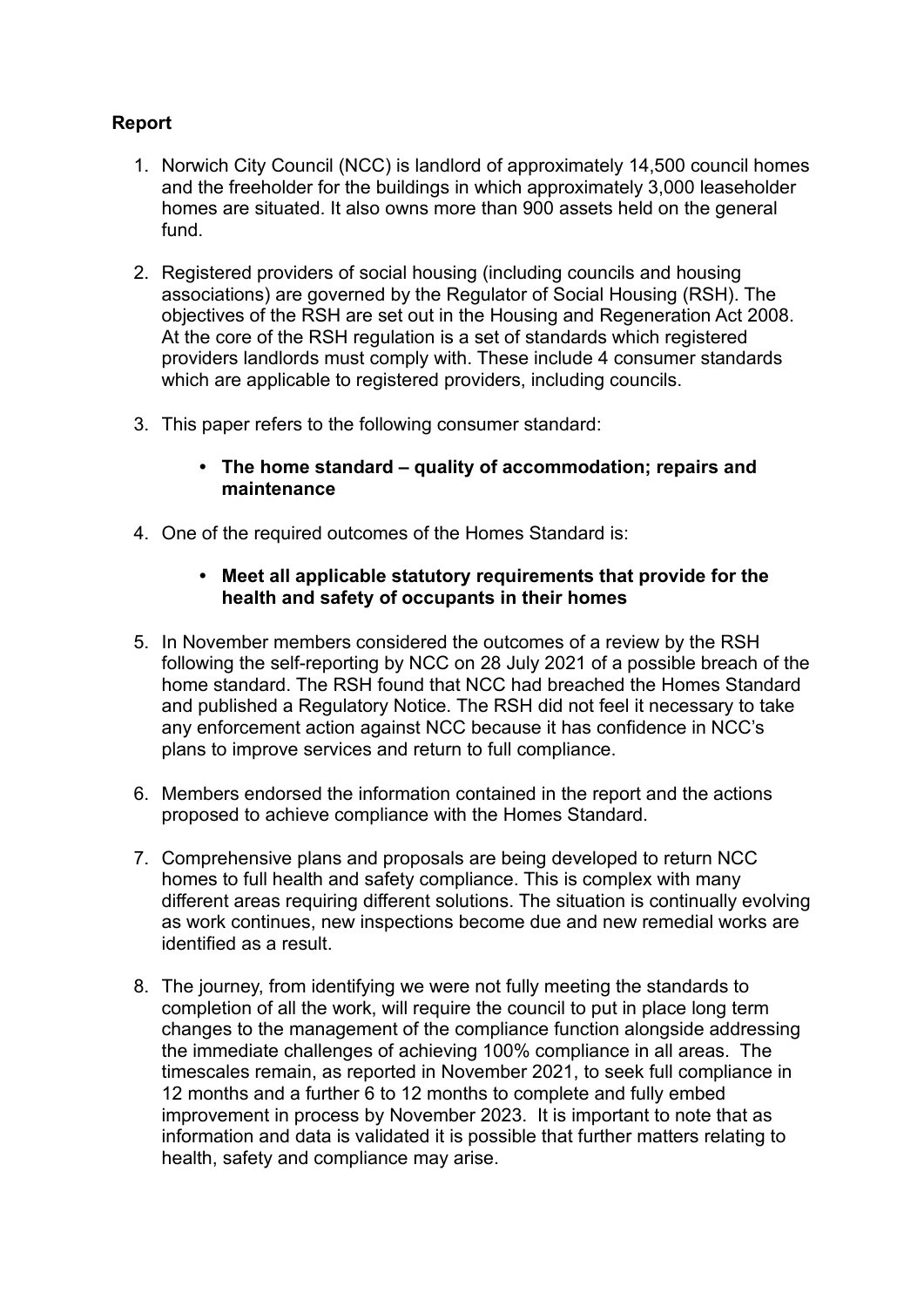9. The steps being taken, and progress, are set out in the remainder of this report which is the first of the quarterly reports requested following the report to Cabinet in November 2021.

## **Oversight and Governance**

- 10.Governance is provided by the Compliance Board. Since November this has been fully established and has been meeting every 2 weeks to receive updated information, to consider progress and agree further actions to be taken. The Board has oversight of both housing and non-housing property compliance within the NCC property estate. Board members include the portfolio holders of both social housing and resources, the Chief Executive and the Executive Directors of Communities and City Services.
- 11.Senior officers meet with the RSH monthly to report on progress. The RSH receives detailed data relating to the level of compliance inspections and the outstanding remedial works. Since November there have been 3 meetings which have considered the dashboard and the compliance improvement plan which are provided in summary as part of this report. The RSH has suggested the council enters into a voluntary undertaking; an agreement which confirms the steps that will be taken to achieve full compliance which will result in the lifting of regulatory supervision. This undertaking is currently being developed.

## **Compliance Improvement Plan**

- 12.Good progress has been made in achieving the immediate actions incorporated in the compliance improvement plan. This live document has been updated as information has been clarified and progress has been made to complete tasks. The projects and actions in the plan are being prioritised to ensure the overarching objectives of re-establishing full health and safety compliance and embedding change in the management and oversight of this function are achieved. An update of the priority actions in the compliance Improvement plan is provided below. This shows that considerable progress has been made since November with clearer data identified to show the actions that are required.
- 13.The plan also captures general fund assets, and work is under way to secure resource to lead on a mapping exercise of general fund assets and compliance responsibilities. This follows agreement in November 2021 that the GF commercial property and repairs reserves can be used to cover the costs of compliance works to GF properties. A separate compliance dashboard for general fund assets is being populated alongside the mapping exercise.
- 14.Progress is being made on mapping the General Fund Assets and assessing the compliance information that is held in relation to the assets. Alongside this certain additional works have been commissioned in relation to electrical compliance, where contractors have been brought on board to undertake thermographic electrical testing at certain buildings in order to identify any serious electrical issues that may need addressing.
- 15.Updated Fire Risk Assessments should shortly be undertaken on high priority GF assets. In relation to City Hall there are no priority 1 or 2 actions for City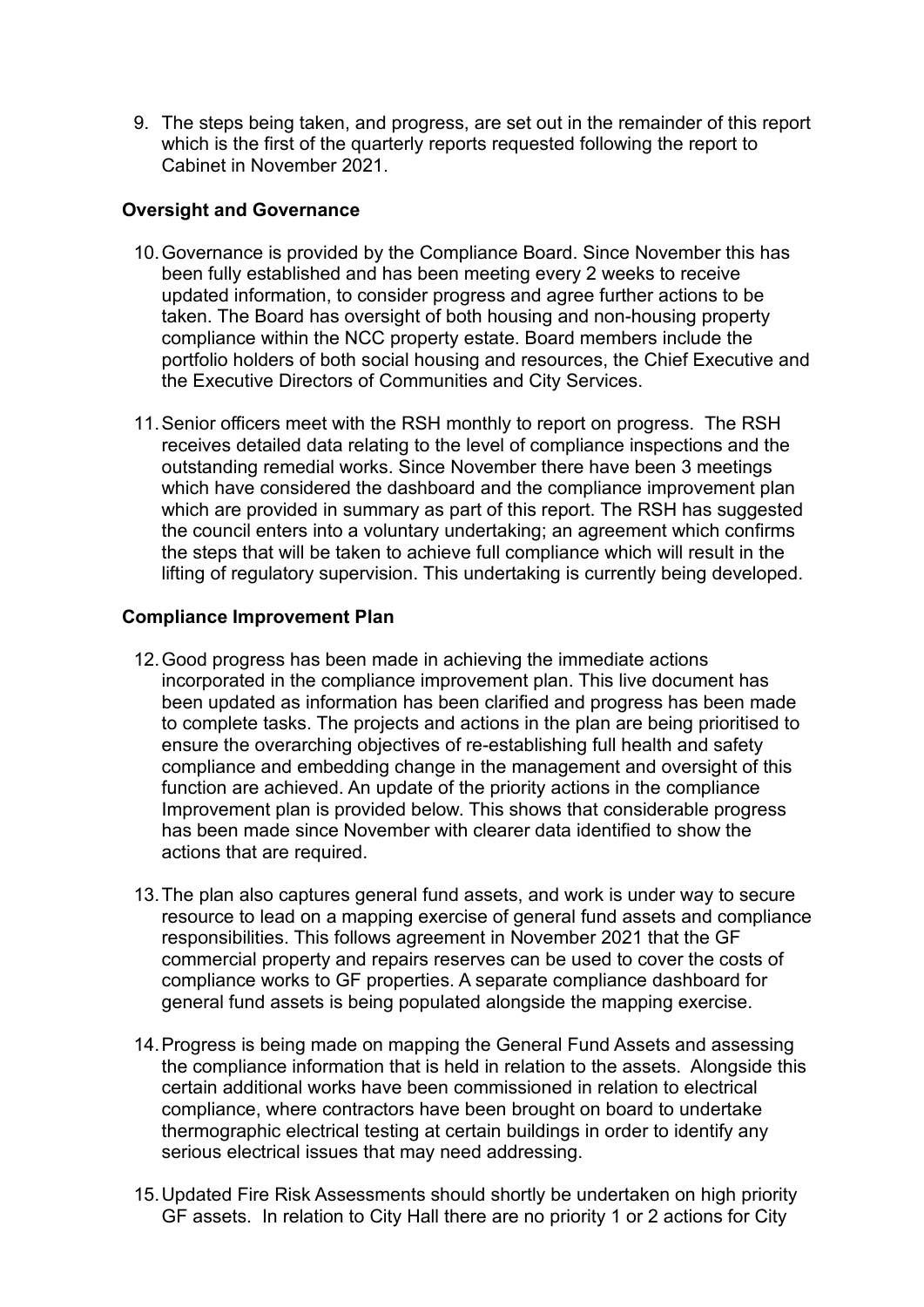Hall, and the new facilities manager has been tasked with reviewing and actioning the lower priority actions. Contractors are in place to address any outstanding issues identified in relation to gas and water safety.

| <b>Project/Activity</b>                                                                                       | <b>Position in Nov</b><br>2021                                                                          | <b>Current Position</b>                                                                                                                                                                                 | <b>RAG</b>                                    |
|---------------------------------------------------------------------------------------------------------------|---------------------------------------------------------------------------------------------------------|---------------------------------------------------------------------------------------------------------------------------------------------------------------------------------------------------------|-----------------------------------------------|
| Commission an in-depth audit<br>of all compliance areas                                                       | Completed                                                                                               | Findings informing the<br>development of the long-term<br>improvement plan                                                                                                                              | G                                             |
| Recruit a Head of Service for<br>Compliance & Interim Lead<br>Asset Management &<br>Compliance                | Seeking Head of<br>Building safety &<br>Compliance<br>And Head of Asset<br>Management and<br>Compliance | Completed - both in post from<br>06/12/2021                                                                                                                                                             | G                                             |
| Recruit a compliance manager<br>to take forward General Fund<br>workstreams                                   | Not reported                                                                                            | Agreed to progress recruitment<br>(31 January compliance board).<br>Currently preparing job<br>descriptions to secure resource.                                                                         | A                                             |
| Undertake a mapping exercise<br>of General Fund assets and<br>compliance requirements                         | Not reported                                                                                            | Start made and resources are<br>being secured to take forward in<br>March/April 2022                                                                                                                    | To<br>commence<br>March/April<br>22           |
| Undertake a compliance audit<br>on contractors working in<br>council homes                                    | Work was<br>commissioned                                                                                | New contractor procurement<br>commenced in Nov 2021 with<br>Eastern Procurement Limited.<br>Process due to complete Feb<br>2022 - all necessary checks to<br>be undertaken prior to work<br>commencing. | A                                             |
| Undertake a competence and<br>capacity review of all<br>employees involved in this<br>area                    | To be commenced                                                                                         | Ongoing but cannot be<br>completed until staff transferred<br>to the council in April 2022.<br>Programme of training identified<br>for staff post April 2022                                            | A                                             |
| Establish Heath & Safety<br>governance Board                                                                  | Completed                                                                                               | Completed and meeting<br>fortnightly to monitor progress                                                                                                                                                | G                                             |
| Establish a Key Performance<br>Indicator dashboard for the<br>governance Board                                | In development                                                                                          | In place covering all areas of<br>compliance                                                                                                                                                            | G                                             |
| Review all compliance policies<br>and Procedures                                                              | To be commenced                                                                                         | Resources are being recruited to<br>undertake this review in<br>March/April 2022                                                                                                                        | A                                             |
| <b>Review General Fund</b><br>programmed maintenance<br>schedules                                             | Not reported                                                                                            | Resources being secured to<br>undertake this in April/May 2022                                                                                                                                          | To<br>commence<br>April/May<br>22             |
| Put in place appropriate<br>systems, processes, control<br>and management information<br>to manage compliance | Not reported                                                                                            | Completed Assessment of<br>Northgate NEC contractor<br>management system. Rollout to<br>go live on 01/04/2022 as part of<br>insourcing contractor and asset<br>management                               | G                                             |
| Review previous government<br>guidance dating back to June<br>2017 to ensure full compliance                  | NPSN undertaking<br>the review $-$<br>scheduled<br>completion Jan 2022                                  | Completed                                                                                                                                                                                               | G                                             |
| Undertake a quality review,<br>back 5 years, of all Fire Safety<br>improvement works                          | To be commenced                                                                                         | Procurement of specialist<br>contractor underway. Work to<br>commence in April 2022                                                                                                                     | Under way<br>– due to<br>complete<br>April 22 |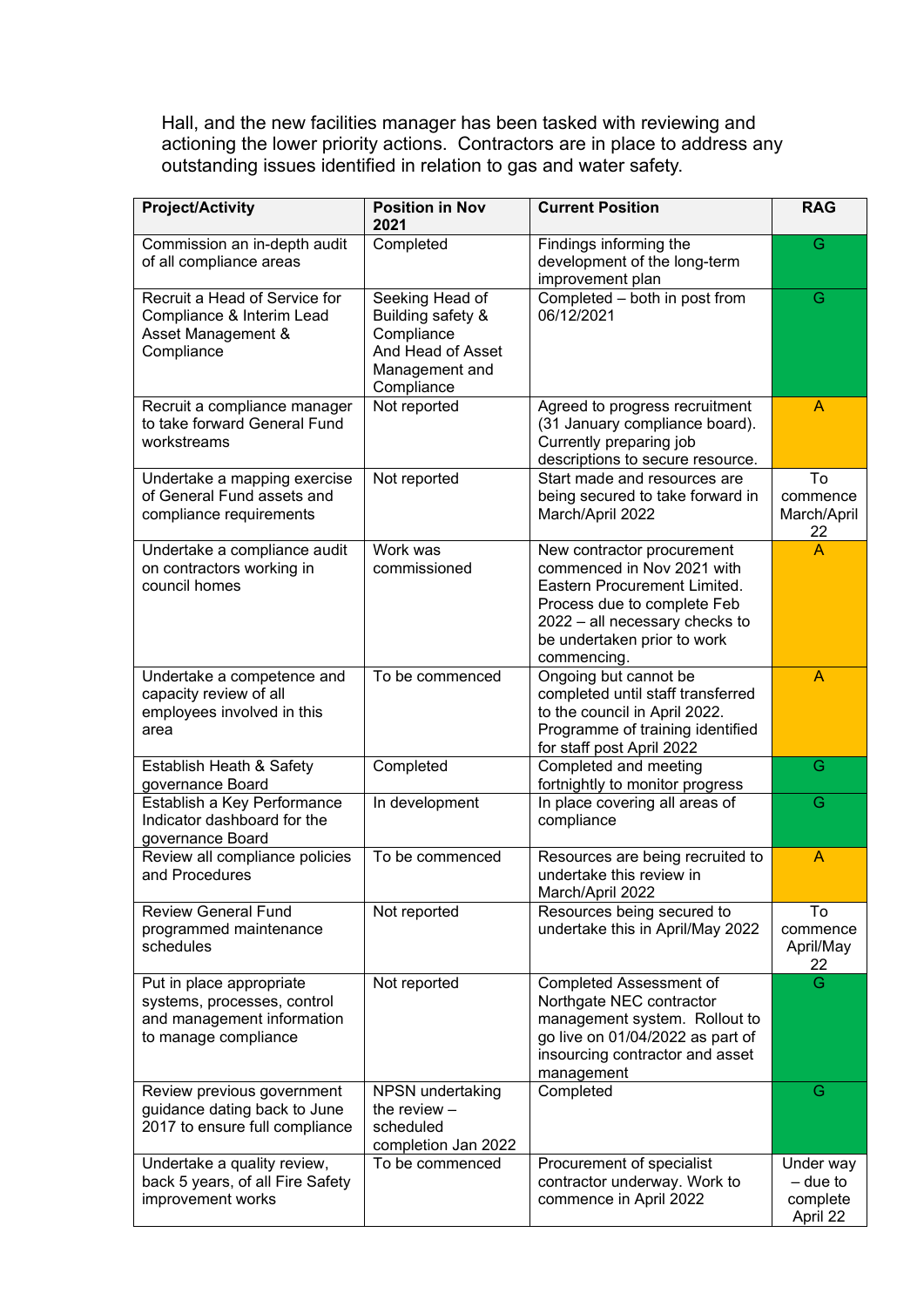| <b>Project/Activity</b>                                                                                                        | <b>Position in Nov</b><br>2021 | <b>Current Position</b>                                                  | <b>RAG</b>                                              |
|--------------------------------------------------------------------------------------------------------------------------------|--------------------------------|--------------------------------------------------------------------------|---------------------------------------------------------|
| Appoint appropriately<br>accredited asbestos surveyors<br>and contractors to undertake<br>re-inspections and remedial<br>works | Progressing                    | Procurement agreed and<br>progressing - appointment<br>expected Feb 2022 | Under way<br>$-due$ to<br>complete<br>Feb <sub>22</sub> |

## **Compliance Dashboard**

- 16.A decision has been taken to separate overdue work and current work and monitor them separately to enable clarity on the progress to clear the overdue works. All remedial works not completed in accordance with the established timescales by 31 December 2021 are deemed overdue. All actions since then and being monitored with the intention they will be completed within the required timescales.
- 17.The compliance dashboard has been developed to show the position in regard to completed inspections, and the remedial works arising from these inspections. A summary showing the progress since November for each area of compliance is below:

| <b>Compliance area</b>                                                                           | Position in Nov 2021                                                                                              | <b>Current Position</b>                                                                                                                                                | <b>RAG</b>   |
|--------------------------------------------------------------------------------------------------|-------------------------------------------------------------------------------------------------------------------|------------------------------------------------------------------------------------------------------------------------------------------------------------------------|--------------|
| <b>Gas Safety</b>                                                                                | Compliant                                                                                                         | Compliant **                                                                                                                                                           | G            |
| <b>Electrical Safety</b><br><b>Electrical Inspection</b><br><b>Condition Reports</b><br>(EICR's) | 806 Domestic and<br>105 Communal EICR's<br>overdue/outstanding<br>Remedial actions<br>position to be<br>confirmed | Inspections outstanding/overdue<br>29 HRRB, 29 SpH, 550 LRB<br>Remedial Actions overdue<br>15 HHRB, 26 SpH, 516 LRB                                                    | $\mathsf{A}$ |
| Water Hygiene                                                                                    | Up to 500 Water<br>Hygiene surveys<br>required                                                                    | Inspections outstanding/overdue<br>8 HRRB, 22 SpH LL, 430 SpH Dom<br>Remedials Actions overdue<br>3 HRRB, 9 SpH LL,<br>SpH Dom - Unknown until<br>inspections          | A            |
| <b>Fire Safety</b>                                                                               | All HRRB FRA's<br>completed<br>2 SpH overdue FRA's<br>650 LRB FRA's<br>outstanding                                | Inspections outstanding<br>0 HRRB, 0 SpH, 171 LRB<br>Remedial Actions overdue<br>20 HRRB, 26 SpH, LRB -<br>information incomplete.                                     | A            |
| Asbestos                                                                                         | 68 inspections required<br>in communal areas                                                                      | Information incomplete.<br>Work ongoing to identify the full<br>picture - specialist contractor being<br>procured to carry out assessments<br>due to commence Feb 2022 |              |
| Lifts                                                                                            | Compliant                                                                                                         | Compliant                                                                                                                                                              | G            |

*HRRB – High Risk Residential Building*

*SpH – Specialised Housing*

*SpH LL – Specialised Housing Landlord service*

*SpH Dom – Specialised Housing domestic property* 

*LRB – lower risk Buildings*

*FRA – Fire risk assessment*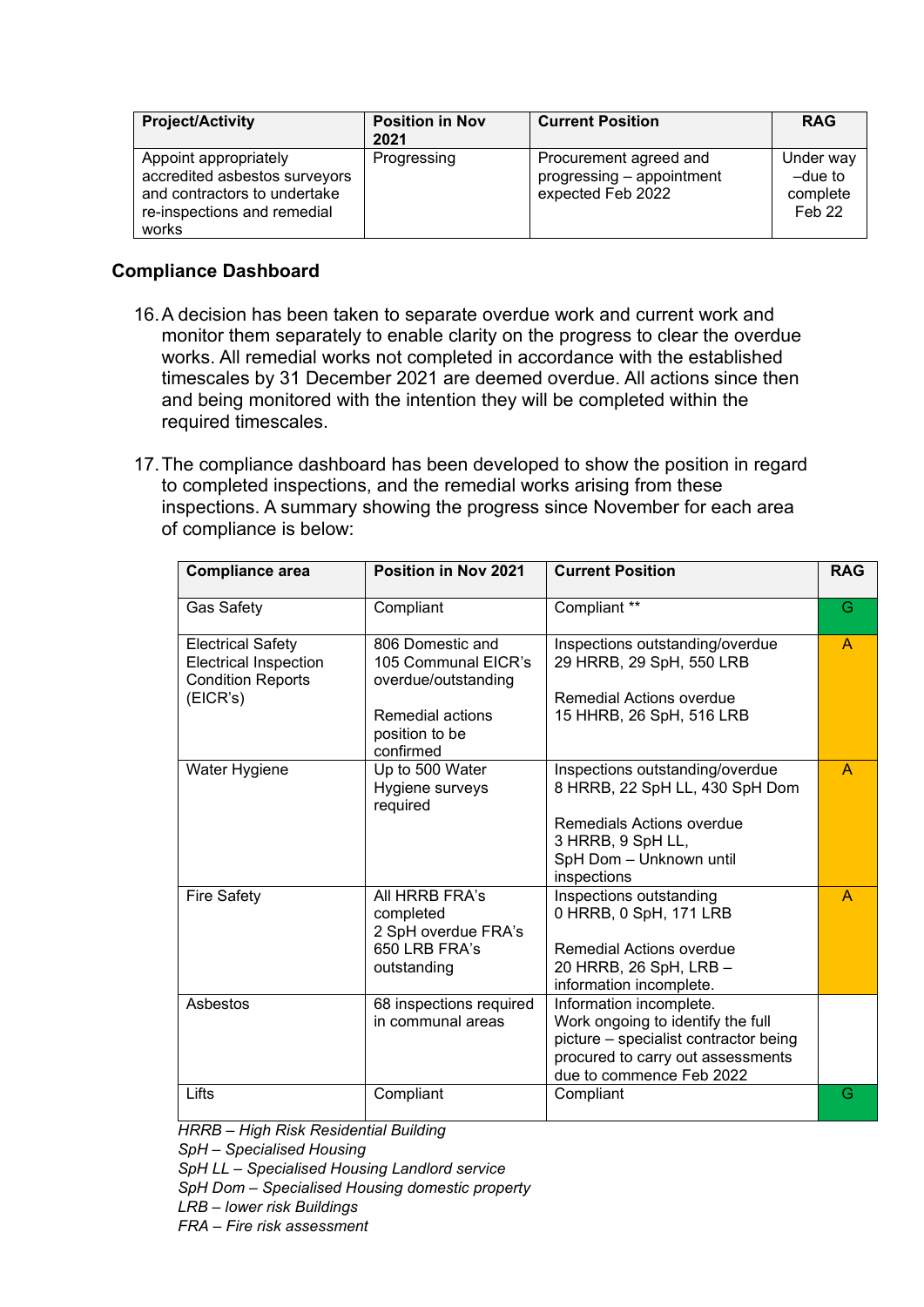\*\* Properties are compliant if they have a safety certificate or are being managed in accordance with the council's no access property

- 18.A priority since November has been to clarify information and data to provide assurance. This is ongoing but good progress has been made. The information is currently held on a number of different systems and is managed by NPSN who administer the asset management data base for the council, including compliance data. The housing asset management data is being transferred to the new housing IT system (NEC). This exercise will include validation and cleanse of the data held and will be completed by 31 March 2022.
- 19.For commercial property management the key systems currently used by NPSN are Codeman, Total, Agency Pilot and C2. Final details of the new systems that will be applied following April are still to be resolved but this is likely to involve continuing to utilise Agency Pilot copying across existing data within the NPSN system with NEC being utilised for non-housing repairs and maintenance rolling out the same functionality in housing to the non-housing portfolio.

## **Summary of progress**

- 20.Gas safety[1](#page-5-0) and lifts have remained fully compliant.
- 21.Fire risk assessment for all high-risk residential buildings have now been completed with only a small number of remedial works outstanding.
- 22.Good progress has been made in electrical testing and additional contractor capacity will be available from March to accelerate this programme.
- 23.Additional contractors have also been procured to carry out water hygiene testing which will commence during February.
- 24.Specialist contractors being procured to carry out asbestos surveys and remove asbestos where required. Work commencing February 2022.

# **Compliance Risk Register**

25.The Compliance Board has developed a risk register that is reflected through into the Council's corporate risks. The register is regularly reviewed by the Compliance Board, and a summary from the register highlighting the significant risks is provided in Appendix 1.

## **Resources**

26.Capacity and expertise are being monitored by the Compliance Board to ensure the level of resources is sufficient to address the identified issues. To support this process additional resources have been brought into the council since November. An interim Head of Housing Compliance and Building Safety, and an interim Head of Asset Management and Compliance have been in post

<span id="page-5-0"></span><sup>&</sup>lt;sup>1</sup> Properties are compliant if they are safety certificated or are being managed in accordance with the council's no access property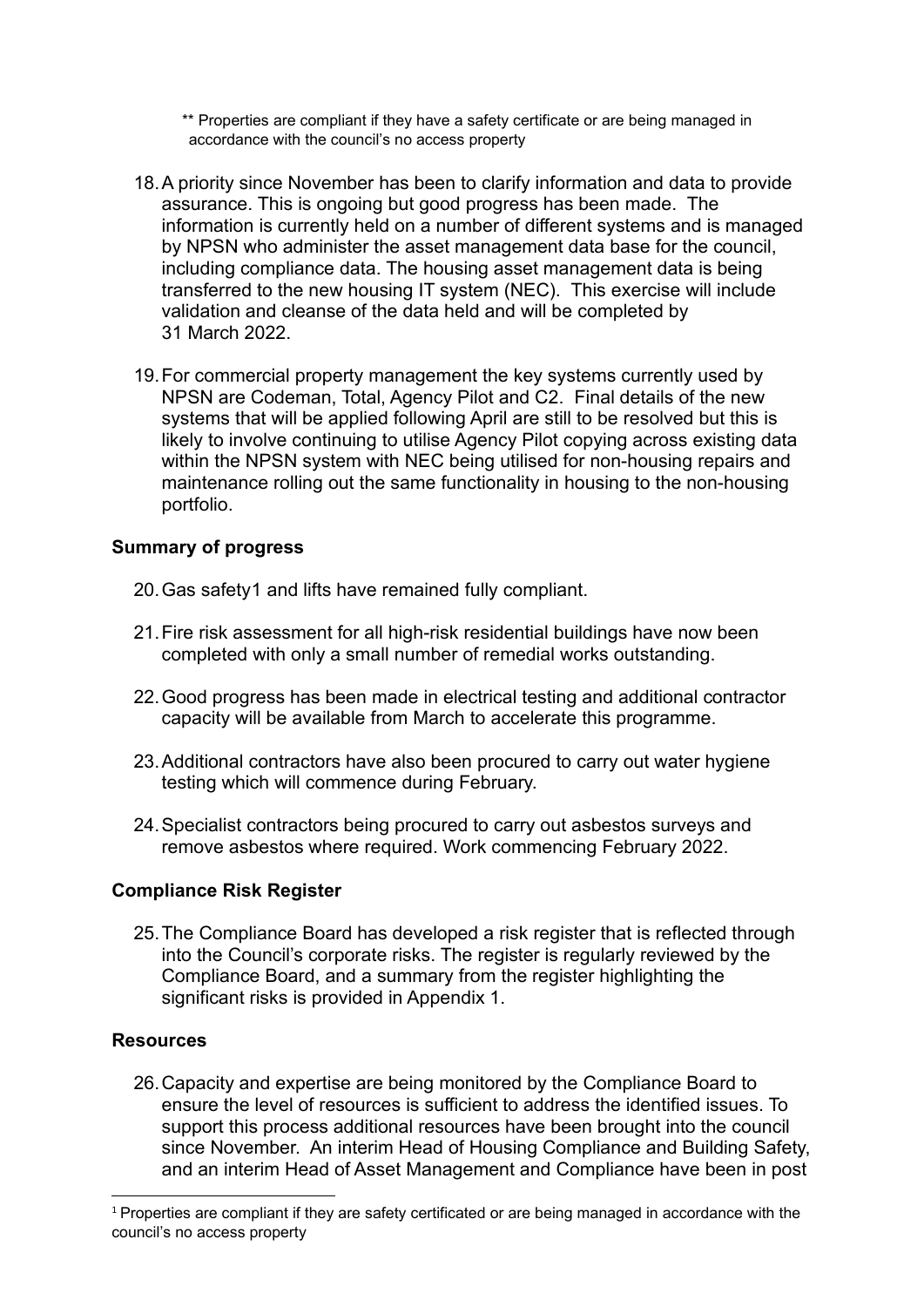since December 2021. These individuals have brought considerable skills and expertise into the council and have driven forward the actions to address the issues identified. As set out earlier in this report a compliance manager is being sought to provide additional resource to support the general fund mapping exercises and compliance review.

## **Next Steps**

- 27.The contract with NPSN for asset management services will cease and from 1 April 2022 the Council will have full delivery of these services including the compliance function. This will enable direct management of this activity and better control and prioritisation of the work.
- 28.Bringing the service back into the Council will enable a culture change programme to be implemented from April 2022. This will support the development of a vision for the service and clarity of expectation regarding behaviours.
- 29.A training programme will be developed to underpin increasing skills and knowledge within the team transferring. This will include key compliance legislation and contract management.
- 30.To support the recovery over the coming months it is necessary to increase contractor capacity in the short term, and the appointment of appropriate skilled contractors is being progressed in conjunction with Eastern Procurement Ltd (EPL) and other framework providers. A paper to Cabinet on 9 February set out the steps to enable further additional contractors to be procured.
- 31.Alongside the housing management element of the new NEC Housing IT system, specialist modules to manage repairs, asset management and compliance are being purchased and developed to be ready for the transfer of the service back to the Council on 1 April 2022. This will provide new opportunities to improve the capture and reporting of data, and the management of the compliance function.
- 32.The Building Safety Act which is new legislation which will be completed during 2022/23, will place additional responsibilities on the council in building safety in relation to Fire. These new requirements will be incorporated into a separate, linked, plan that will sit alongside the current work. This will be monitored by the Compliance Board.

# **Consultation**

- 33.Communication with our 17,000 tenants and leaseholders has been ongoing following the initial communication through two letters sent by the council to inform them of the situation in October 2021.
- 34.Web content has been kept up to date to provide additional information and helpful FAQ's relating to the key issues.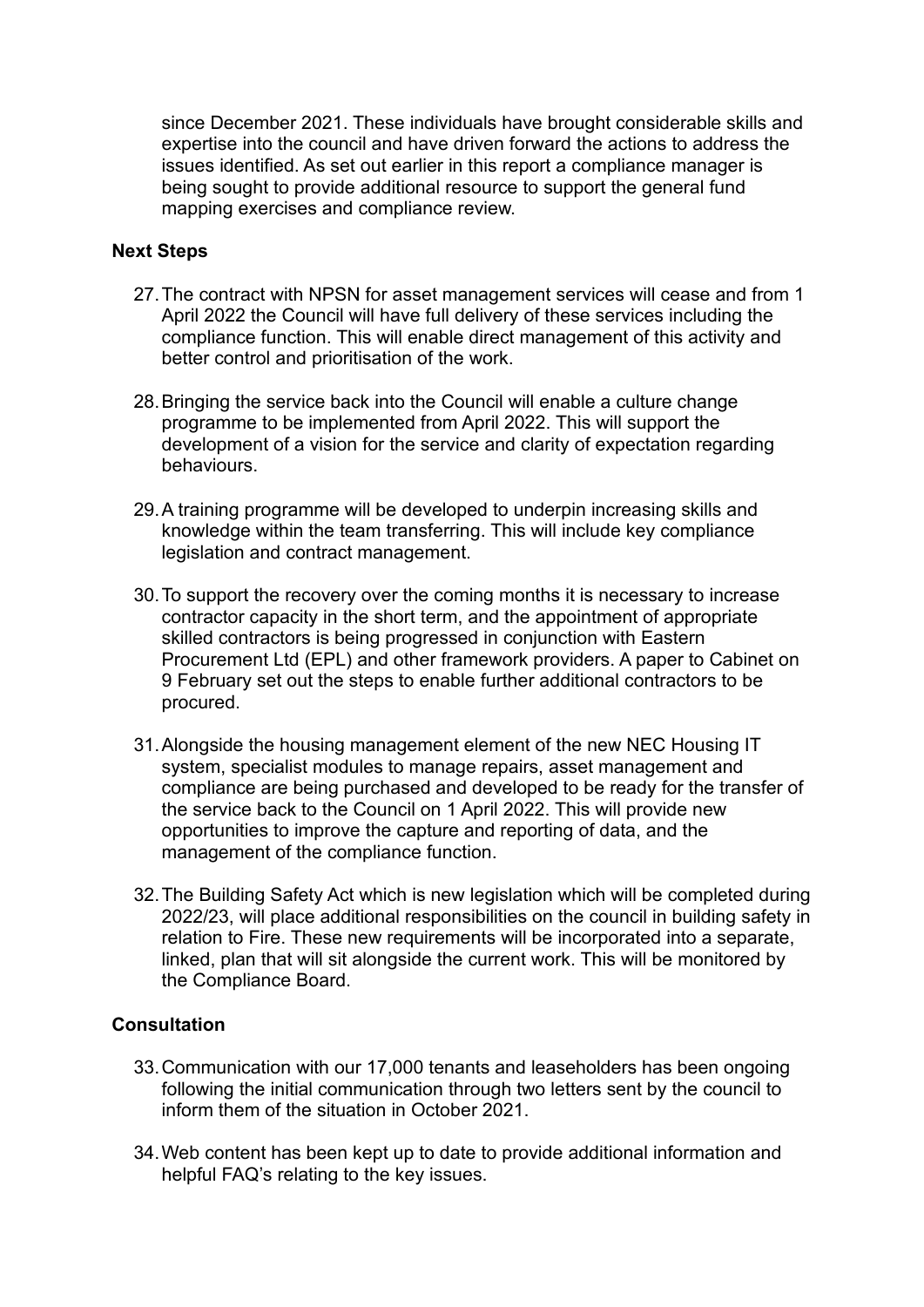- 35.Residents have a number of different options to get in touch with us about compliance and to raise and questions or concerns
- 36.The Tenants Involvement Panel is being kept informed of progress at their regular meetings and the Executive Director and the Portfolio Holder for Housing will be attending their next meeting on 24 February 2022.
- 37.Articles will be published about our compliance improvement in the Tenants Newsletter and Citizen Magazine.

## **Implications**

## **Financial and Resources**

38.Any decision to reduce or increase resources or alternatively increase income must be made within the context of the council's stated priorities, as set out in its Corporate Plan 2019-22 and Budget.

| <b>Revenue Cost</b>                   | <b>Required</b><br><b>Funding</b><br>(E) | 2021/22<br><b>Forecast</b> |
|---------------------------------------|------------------------------------------|----------------------------|
| <b>Additional Specialist Resource</b> | 671,800                                  | 256,041                    |
| <b>Compliance Remedial works</b>      | 600,000                                  | 372,227                    |
| Total                                 | 1,271,800                                | 628,268                    |

| <b>Capital Cost</b>           | <b>Required</b><br><b>Funding</b><br>(£) | 2021/22<br><b>Forecast</b> |
|-------------------------------|------------------------------------------|----------------------------|
| HRA Major compliance upgrades | 1,000,000                                | 300,000                    |

- 39. The table above provides a forecast of expenditure this financial year against the agreed compliance budgets
- 40. This shows that expenditure to 31/03/2022 is now expected to be lower than originally expected. This has been for a number of reasons:
	- Some costs have not been as high as initially envisaged
	- Procurement of the necessary contractors and employees to carry out the work has taken longer to put in place than initially thought
- 41. Upon approval of the budgets to support the CIP in November 2021, Cabinet also approved the creation of a new HRA Compliance earmarked reserve in order that any unspent revenue budgets at the end of the 2021/22 may be carried forward and utilised in 2022/23. For capital budgets, approval will be sought for 2021/22 underspend to be carried forward through the usual capital carry-forward process for utilisation in 2022/23
- 42. In addition, HRA revenue budgets totaling £0.662m (£0.312m staff resources, £0.350m compliance repairs) plus an HRA capital budget of £1m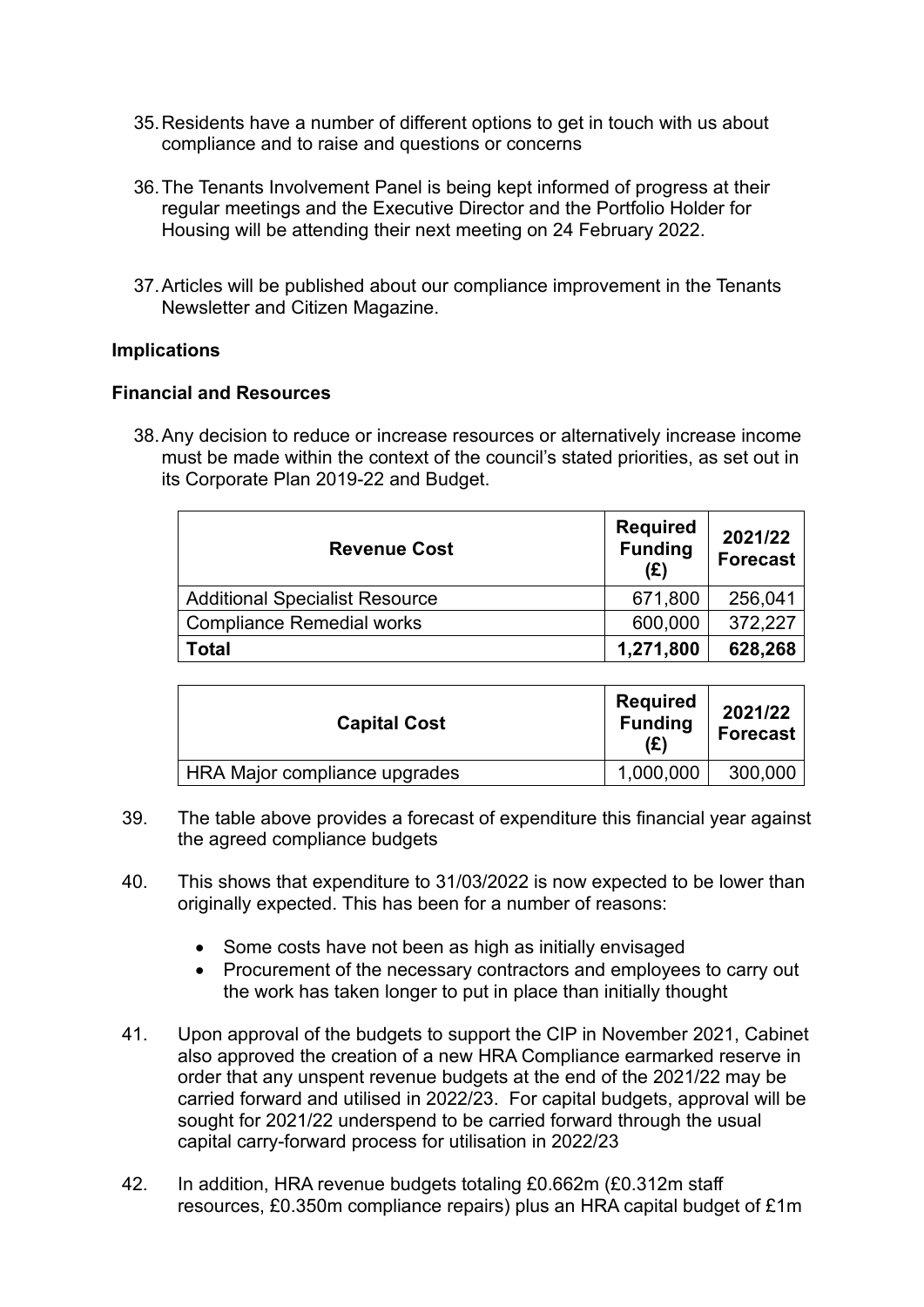have been requested as part of the 2022/23 HRA budget proposals to Council in order to support the ongoing compliance work

43. As approved by Cabinet in November 2021, the remit of the General Fund Commercial Property Reserve and General Fund Repairs Reserve was extended to enable the funding of any necessary compliance works to General Fund properties. It is anticipated that any costs that arise for compliance works to general fund properties within the 2021/22 financial year are likely to be met within existing budgets or funded from the approved reserves.

# **Legal**

44.The legal implications of the RSH notice and process were established in the report to Cabinet on 12 November 2021. The position remains unchanged for the purpose of this update report.

## **Statutory Considerations**

| <b>Consideration</b>                    | Details of any implications and<br>proposed measures to address |
|-----------------------------------------|-----------------------------------------------------------------|
| <b>Equality and Diversity</b>           | None                                                            |
| Health, Social and Economic<br>Impact   | None                                                            |
| <b>Crime and Disorder</b>               | None                                                            |
| <b>Children and Adults Safeguarding</b> | None                                                            |
| <b>Environmental Impact</b>             | None                                                            |

## **Risk Management**

45.The critical risk register for this project is attached in Appendix 1.

## **Other Options Considered**

46.This is an update report following decision made by cabinet in November 2021.

## **Reasons for the decision/recommendation**

47.No decision is required.

## **Appendices: 1**

**Contact Officer:** Interim Housing Operations Director **Name**: Vivien Knibbs **Telephone number**: 07510 522393 **Email address**: [vivienknibbs@norwich.gov.uk](mailto:vivienknibbs@norwich.gov.uk)